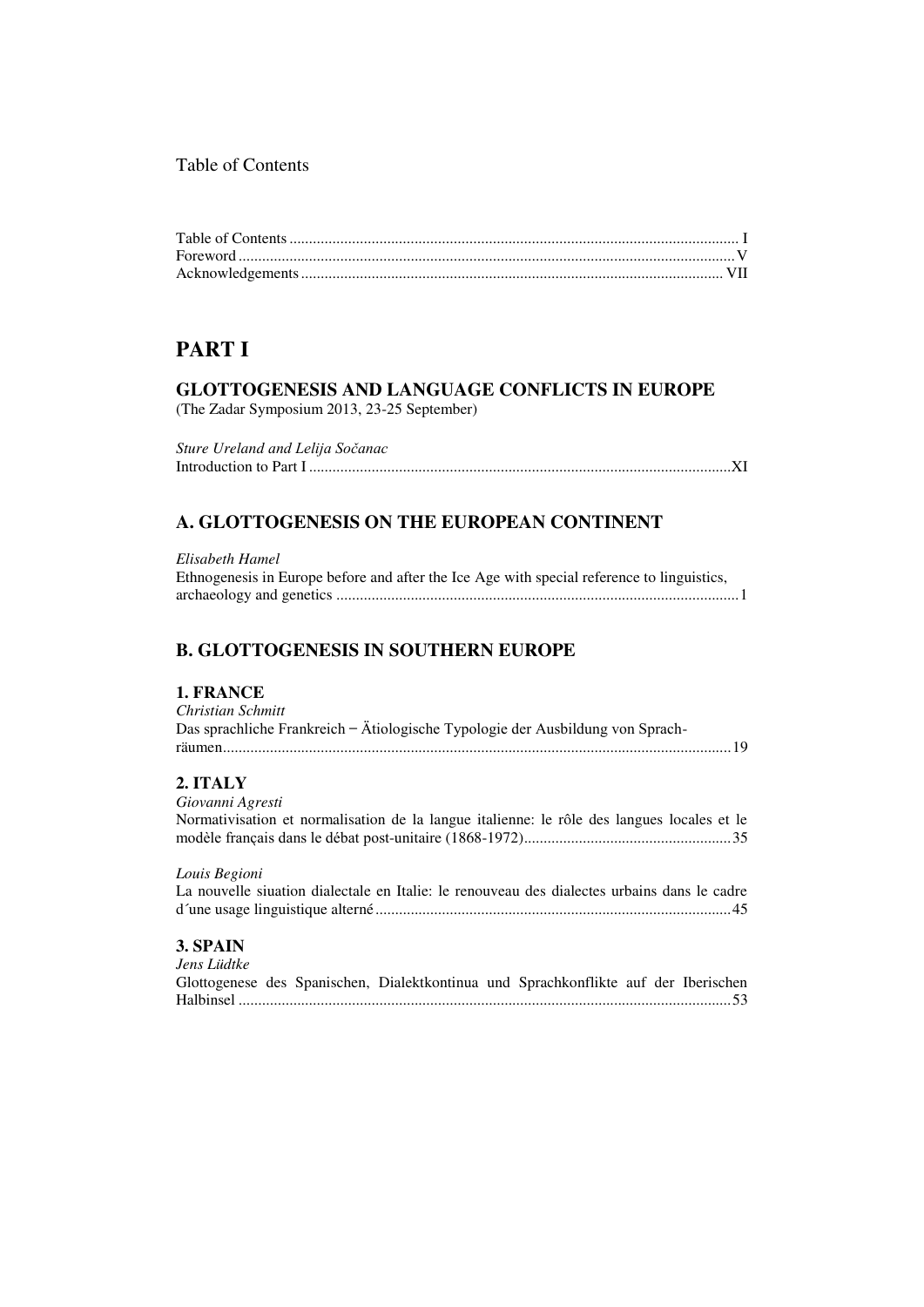### **C. GLOTTOGENESIS IN SOUTH-EASTERN EUROPE**

#### **4. CROATIA**

| Lelua Socanac                                                                             |
|-------------------------------------------------------------------------------------------|
|                                                                                           |
| Jagoda Granić                                                                             |
|                                                                                           |
| Anita Skelin Horvat / Lucija Šimićić                                                      |
|                                                                                           |
| Ivana Škevin / Irena Marković                                                             |
| Tra la lingua standard e le varietà locali: atteggiamenti e compartamenti linguistici dei |
|                                                                                           |
| $\blacksquare$                                                                            |

#### 5. BULGARIA

Polina Choparinova 143. Die ethnischen Minderheiten in Bulgarien und ihr Einfluss auf die bulgarische Sprache

# D. GLOTTOGENESIS IN EASTERN EUROPE (RUSSIA)

| Oxana Oleinichenko  |  |
|---------------------|--|
|                     |  |
|                     |  |
| Victoria Iamshanova |  |
|                     |  |

### E. GLOTTOGENESIS IN CENTRAL EUROPE (GERMANIC)

| Konstantin G. Krasukhin |  |
|-------------------------|--|
|                         |  |

### F. GLOTTOGENESIS IN WESTERN AND CENTRAL EUROPE (CELTIC)

George Broderick 

### G. GLOTTOGENESIS IN NORTHERN EUROPE (LAPLAND)

| John Weinstock |  |
|----------------|--|
|                |  |

 $\mathbf{I}$